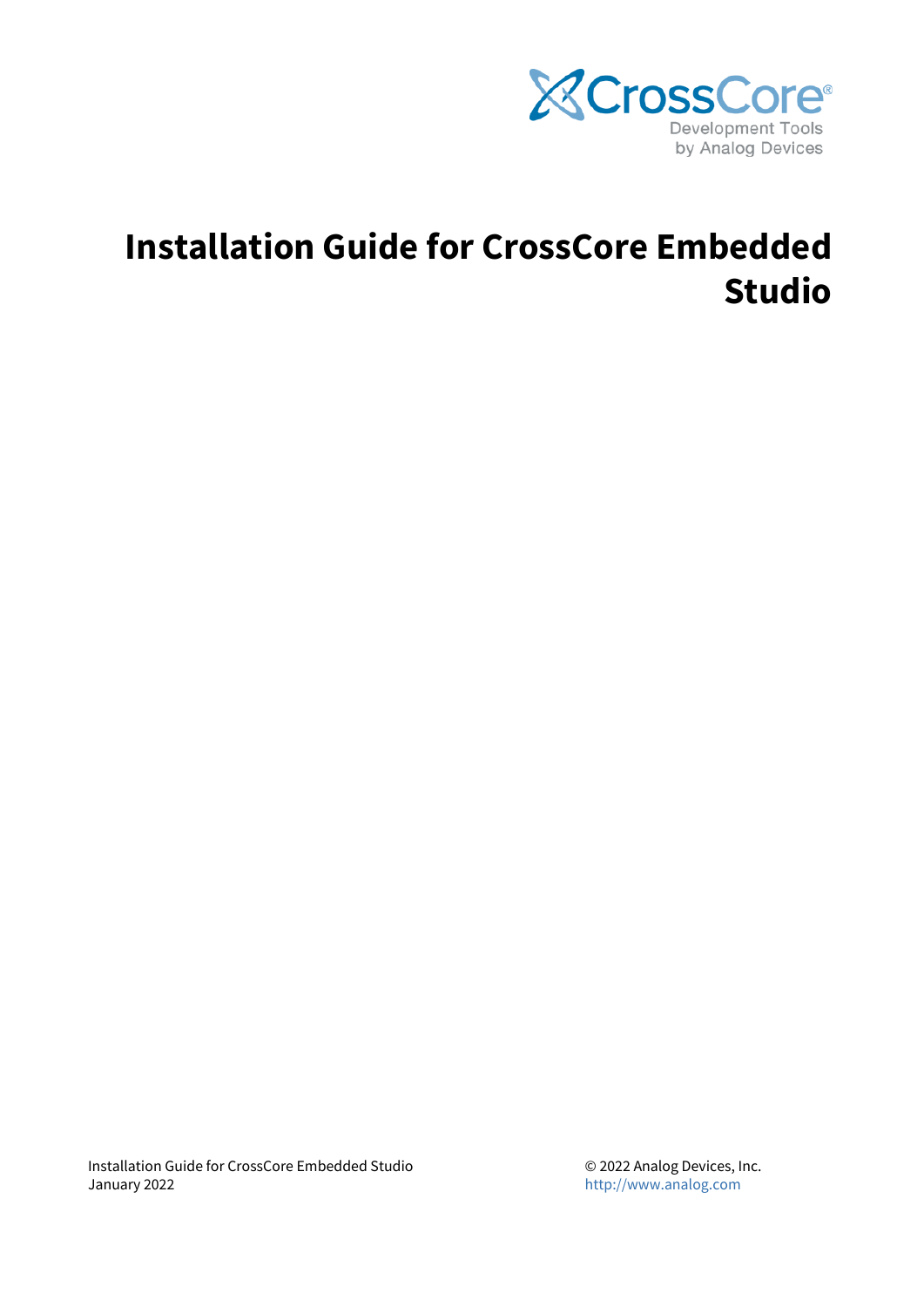# <span id="page-1-0"></span>1 Table of Contents

| $1 -$          |                                                                                                                                                                                                                                                                                                                                                                                                                                                                  |  |
|----------------|------------------------------------------------------------------------------------------------------------------------------------------------------------------------------------------------------------------------------------------------------------------------------------------------------------------------------------------------------------------------------------------------------------------------------------------------------------------|--|
| $\overline{2}$ | $\label{lem:1} \mbox{Introduction} \,\, \ldots \,\, \ldots \,\, \ldots \,\, \ldots \,\, \ldots \,\, \ldots \,\, \ldots \,\, \ldots \,\, \ldots \,\, \ldots \,\, \ldots \,\, \ldots \,\, \ldots \,\, \ldots \,\, \ldots \,\, \ldots \,\, \ldots \,\, \ldots \,\, \ldots \,\, \ldots \,\, \ldots \,\, \ldots \,\, \ldots \,\, \ldots \,\, \ldots \,\, \ldots \,\, \ldots \,\, \ldots \,\, \ldots \,\, \ldots \,\, \ldots \,\, \ldots \,\, \ldots \,\, \ldots \,\,$ |  |
| 3              |                                                                                                                                                                                                                                                                                                                                                                                                                                                                  |  |
| $\overline{4}$ |                                                                                                                                                                                                                                                                                                                                                                                                                                                                  |  |
| 4.1            |                                                                                                                                                                                                                                                                                                                                                                                                                                                                  |  |
| 4.2            |                                                                                                                                                                                                                                                                                                                                                                                                                                                                  |  |
| 5 <sub>1</sub> |                                                                                                                                                                                                                                                                                                                                                                                                                                                                  |  |
| 6              |                                                                                                                                                                                                                                                                                                                                                                                                                                                                  |  |
| 6.1            |                                                                                                                                                                                                                                                                                                                                                                                                                                                                  |  |
| 6.2            |                                                                                                                                                                                                                                                                                                                                                                                                                                                                  |  |
| 6.3            |                                                                                                                                                                                                                                                                                                                                                                                                                                                                  |  |
| 7 <sup>1</sup> |                                                                                                                                                                                                                                                                                                                                                                                                                                                                  |  |
| 7.1            |                                                                                                                                                                                                                                                                                                                                                                                                                                                                  |  |
| 7.2            |                                                                                                                                                                                                                                                                                                                                                                                                                                                                  |  |
| 7.3            |                                                                                                                                                                                                                                                                                                                                                                                                                                                                  |  |
| 8              |                                                                                                                                                                                                                                                                                                                                                                                                                                                                  |  |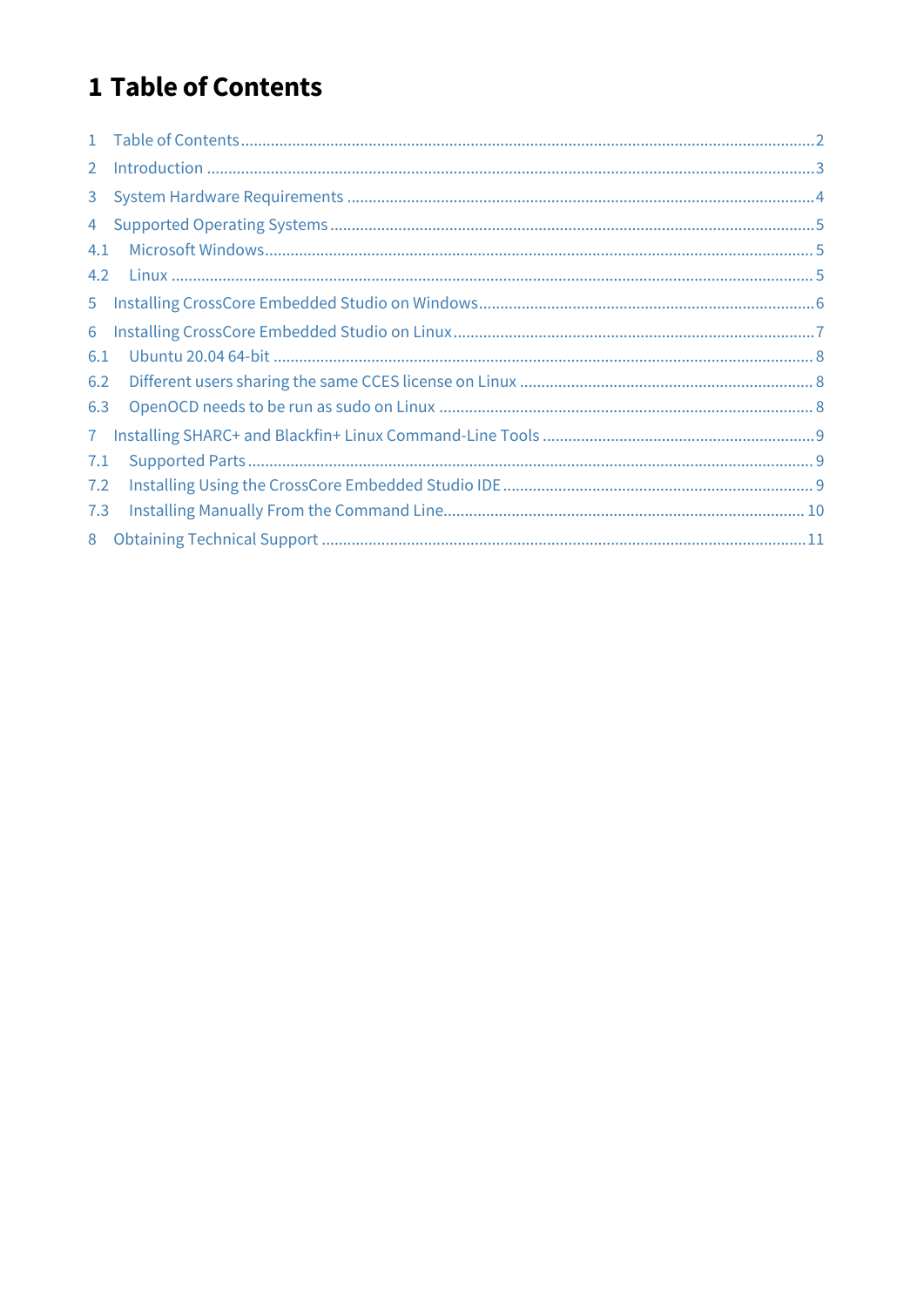# <span id="page-2-0"></span>**2 Introduction**

This document describes the installation procedures for CrossCore Embedded Studio under both Windows and Linux as well as minimum hardware requirements and supported versions of each operating system.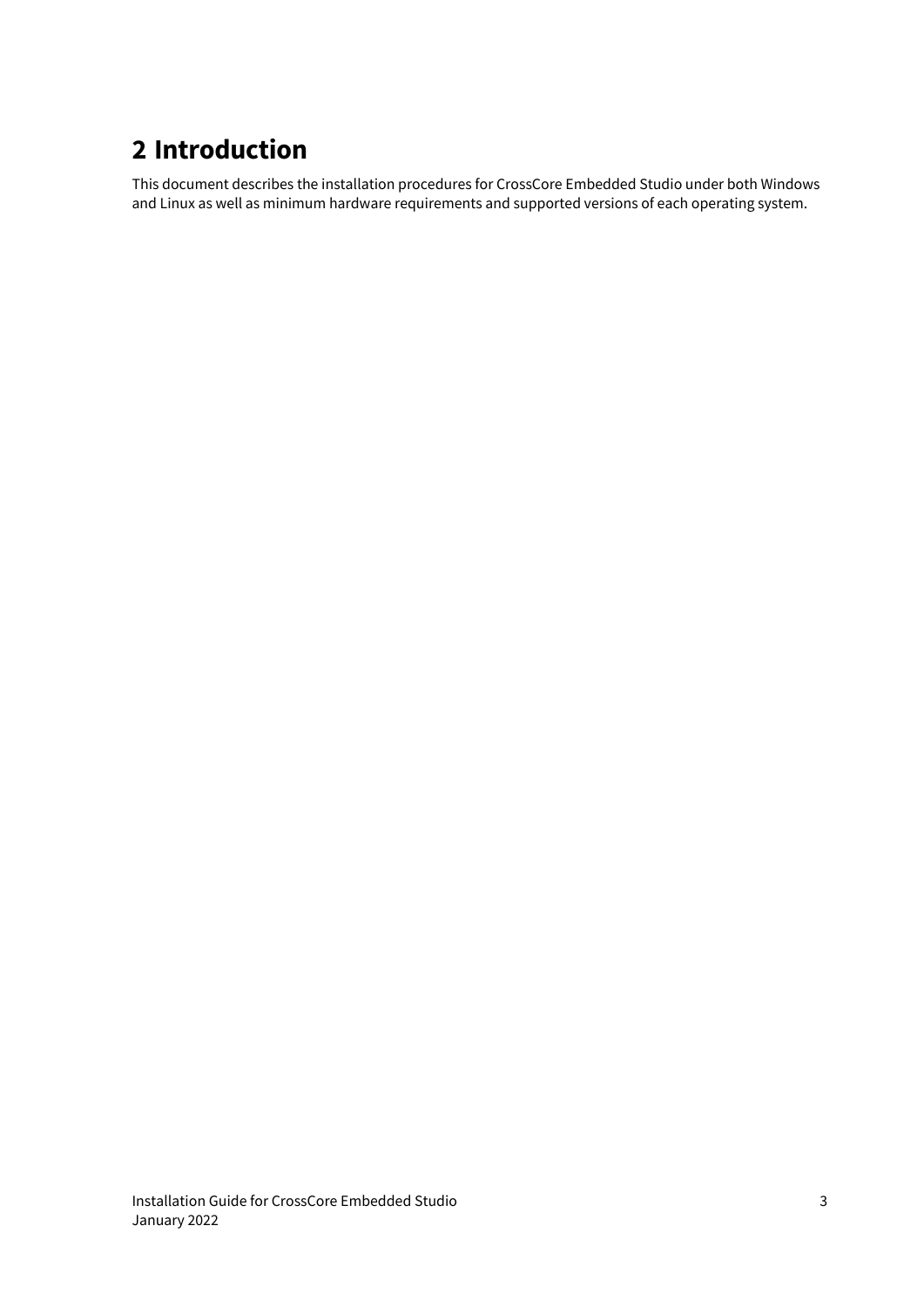## <span id="page-3-0"></span>**3 System Hardware Requirements**

Verify that your PC has these minimum requirements for the CCES installation:

- 2 GHz single core processor; 3.3GHz dual core or better recommended
- 4 GB RAM; 8GB or more recommended
- 3 GB available disk space
- One open USB port

#### **Note**

A faster disk drive or SSD decreases the build time, especially for a large amount of source files. 8GB of RAM or more will substantially increase the performance of the IDE.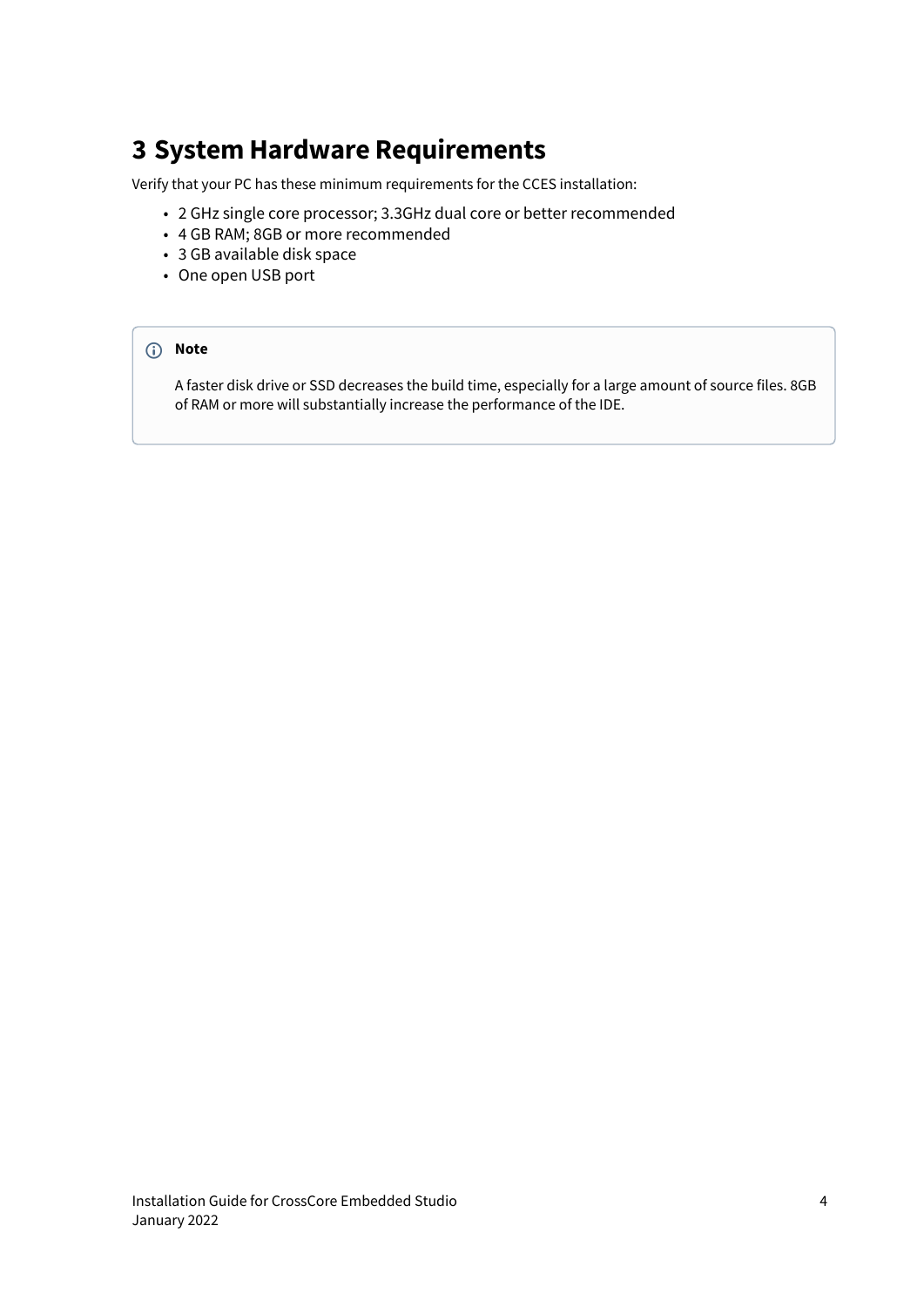# <span id="page-4-0"></span>**4 Supported Operating Systems**

#### <span id="page-4-1"></span>4.1 Microsoft Windows

- Windows 8.1 Pro or Enterprise (32 and 64-bit)
- Windows 10 Pro or Enterprise (32 and 64-bit)

#### **Note**

As of 14 January 2020, Microsoft is no longer be providing security updates or PC support for Windows 7. Consequently, Windows 7 is unsupported as of CrossCore Embedded Studio 2.10.1.

### <span id="page-4-2"></span>4.2 Linux

- Ubuntu 16.04 32-bit
- Ubuntu 20.04 64-bit with 32-bit compatibility libraries.

#### **Note**

Support for Ubuntu 16.04 will be dropped in future versions of CrossCore Embedded Studio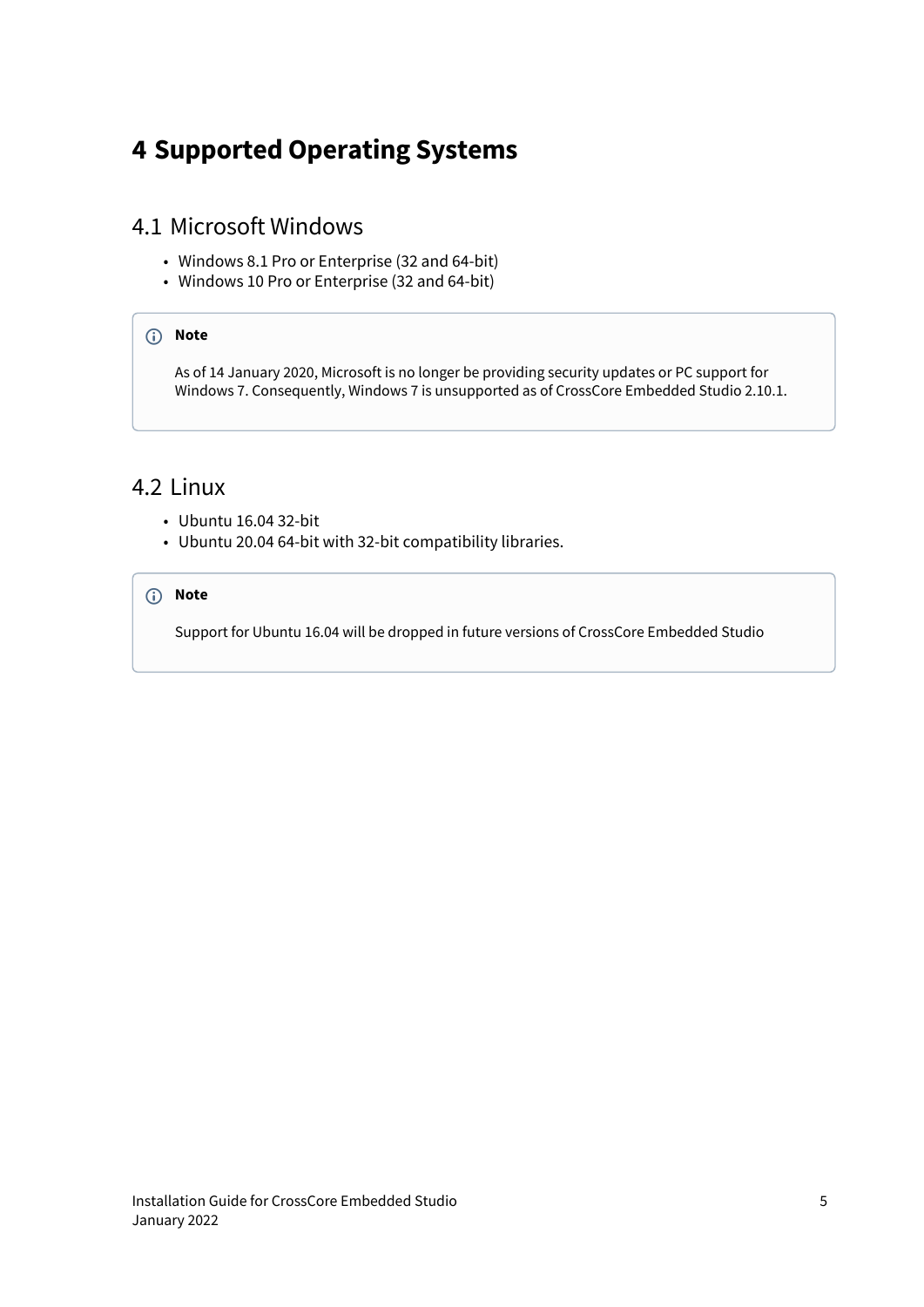# <span id="page-5-0"></span>**5 Installing CrossCore Embedded Studio on Windows**

#### **A** Caution

- Windows users may experience User Access Control (UAC) related errors if the software is installed into a protected location, such as Program Files or Program Files (x86). We recommend installing the software in a non-UAC-protected location.
- *Prior to installation:* Ensure your machine is up-to-date with relevant Windows updates from Microsoft. CrossCore Embedded Studio relies upon the Microsoft Universal C Runtime from VisualStudio 2015, and this can silently fail to install if your machine is out of date. For more details, refer to [Update for Universal C Runtime in](https://support.microsoft.com/en-us/help/2999226/update-for-universal-c-runtime-in-windows) [Windows](https://support.microsoft.com/en-us/help/2999226/update-for-universal-c-runtime-in-windows) on Microsoft's web site.

To install CrossCore Embedded Studio on Windows run the installer by double-clicking ADI\_CrossCoreEmbeddedStudio-Relx.y.z.exe (substituting x.y.z for the version of CCES that you have downloaded).

To uninstall CrossCore Embedded Studio, open the Control Panel / Programs and Features applet, and select to uninstall CrossCore Embedded Studio. You may need to delete the installation directory to clean up any leftover files.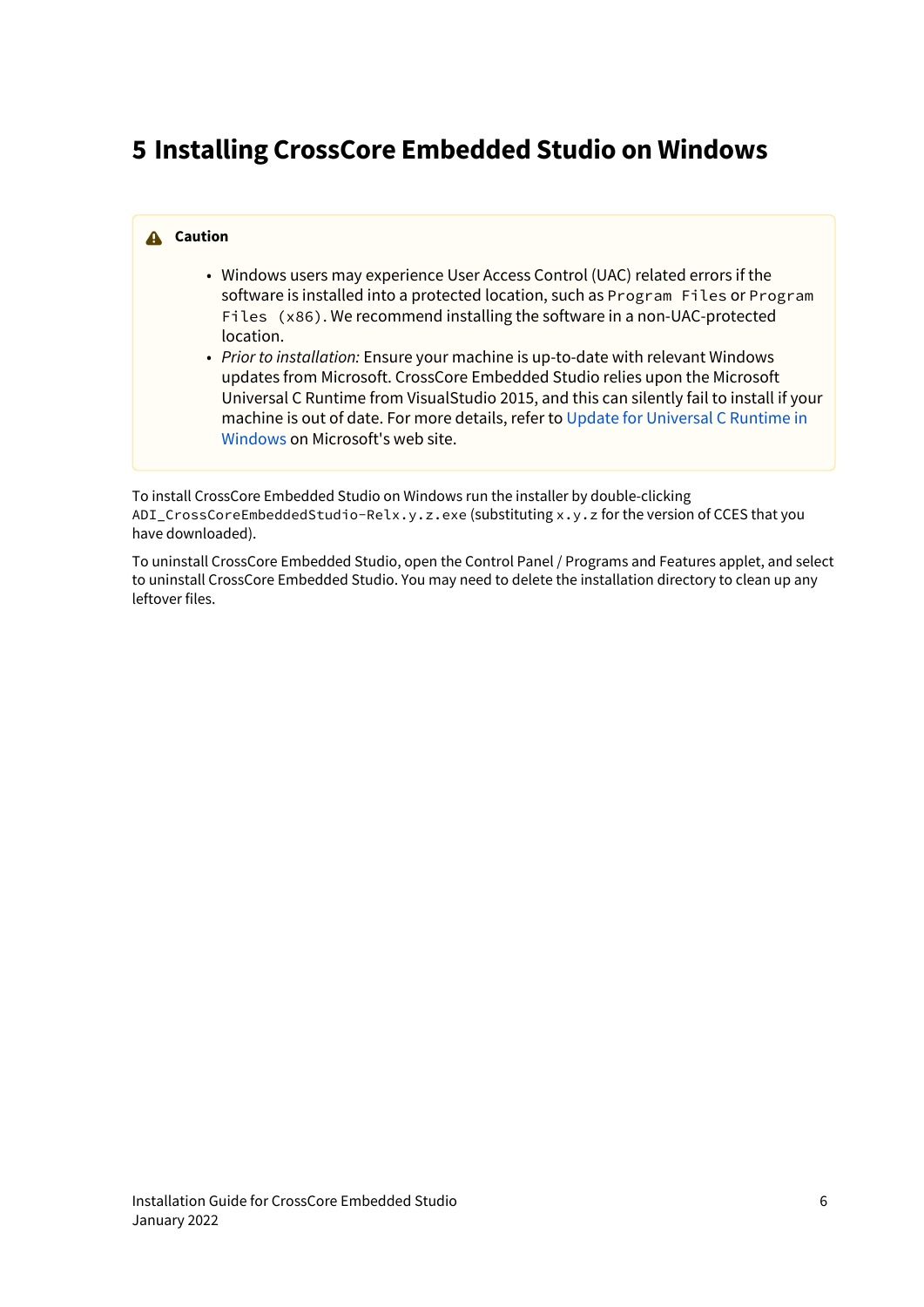# <span id="page-6-0"></span>**6 Installing CrossCore Embedded Studio on Linux**

#### **Notes for Linux Users**

The following features are available and supported by this installation:

- Compilation using the GNU toolchain for the ARM Cortex-A core on [ADSP-SC57x,](http://www.analog.com/en/products/landing-pages/001/adsp-sc57x-2157x-family.html) [ADSP-](http://www.analog.com/en/products/landing-pages/001/adsp-sc58x-adsp-2158x-series.html)[SC58x](http://www.analog.com/en/products/landing-pages/001/adsp-sc58x-adsp-2158x-series.html) and [ADSP-SC59x](http://www.analog.com/en/products/landing-pages/001/adsp-sc59x-adsp-2159x-series.html) processors.
- Compilation using the GNU ARM toolchain for the [ADuCM36x,](http://www.analog.com/en/products/processors-dsp/microcontrollers/precision-microcontrollers/aducm360.html) [ADuCM302x](http://www.analog.com/en/products/processors-dsp/analog-microcontrollers/arm-cortex-m3-processor/aducm3029.html) and [ADuCM4x50](http://www.analog.com/en/products/processors-dsp/microcontrollers/ultra-low-power-microcontrollers/aducm4050.html) ARM Cortex-M cores.
- Debugging [ADSP-SC5xx,](http://www.analog.com/en/products/landing-pages/001/adsp-sc58x-adsp-2158x-series.html) [ADuCM360](http://www.analog.com/en/products/processors-dsp/microcontrollers/precision-microcontrollers/aducm360.html), [ADuCM302x](http://www.analog.com/en/products/processors-dsp/analog-microcontrollers/arm-cortex-m3-processor/aducm3029.html) and [ADuCM4x50](http://www.analog.com/en/products/processors-dsp/microcontrollers/ultra-low-power-microcontrollers/aducm4050.html) via the IDE with GDB/ OpenOCD.
- Development and debugging of Applications running under Linux on the ARM Cortex-A core on [ADSP-SC57x](http://www.analog.com/en/products/landing-pages/001/adsp-sc57x-2157x-family.html), [ADSP-SC58x](http://www.analog.com/en/products/landing-pages/001/adsp-sc58x-adsp-2158x-series.html) and [ADSP-SC59x](http://www.analog.com/en/products/landing-pages/001/adsp-sc59x-adsp-2159x-series.html) processors.
- Development and debugging of bare-metal applications on the [ADuCM360](http://www.analog.com/en/products/processors-dsp/microcontrollers/precision-microcontrollers/aducm360.html), [ADuCM302x](http://www.analog.com/en/products/processors-dsp/analog-microcontrollers/arm-cortex-m3-processor/aducm3029.html) and [ADuCM4x50](http://www.analog.com/en/products/processors-dsp/microcontrollers/ultra-low-power-microcontrollers/aducm4050.html) ARM Cortex-M cores.

The following features are available after installing *SHARC and Blackfin Linux Command-Line Tools* though *Help>Install New Software...*:

- Building and command-line execution via the functional simulator (but not cycleaccurate simulation, or debugging within the IDE) of [Blackfin+](http://www.analog.com/en/products/processors-dsp/blackfin.html) processors.
- Building and command-line execution via the functional simulator (but not cycleaccurate simulation, or debugging within the IDE) of [SHARC+](http://www.analog.com/en/products/processors-dsp/sharc.html) processors.

The following features are *only* supported under Windows:

- Development, simulation and debug of [Blackfin](http://www.analog.com/en/products/processors-dsp/blackfin.html) processors
- Development, simulation and debug of [SHARC](http://www.analog.com/en/products/processors-dsp/sharc.html) processors (excluding the ARM Cortex-A core on [ADSP-SC57x](http://www.analog.com/en/products/landing-pages/001/adsp-sc57x-2157x-family.html), [ADSP-SC58x](http://www.analog.com/en/products/landing-pages/001/adsp-sc58x-adsp-2158x-series.html) and [ADSP-SC59x](http://www.analog.com/en/products/landing-pages/001/adsp-sc59x-adsp-2159x-series.html) processors)
- Use of CrossCore Embedded Studio Add-Ins
- Debugging an Application using the native CrossCore Debugger

#### **A** Caution

It is strongly recommended to use the command prompt to install CrossCore Embedded Studio. The installation may not work properly when using Ubuntu Software and/or Ubuntu Software Center.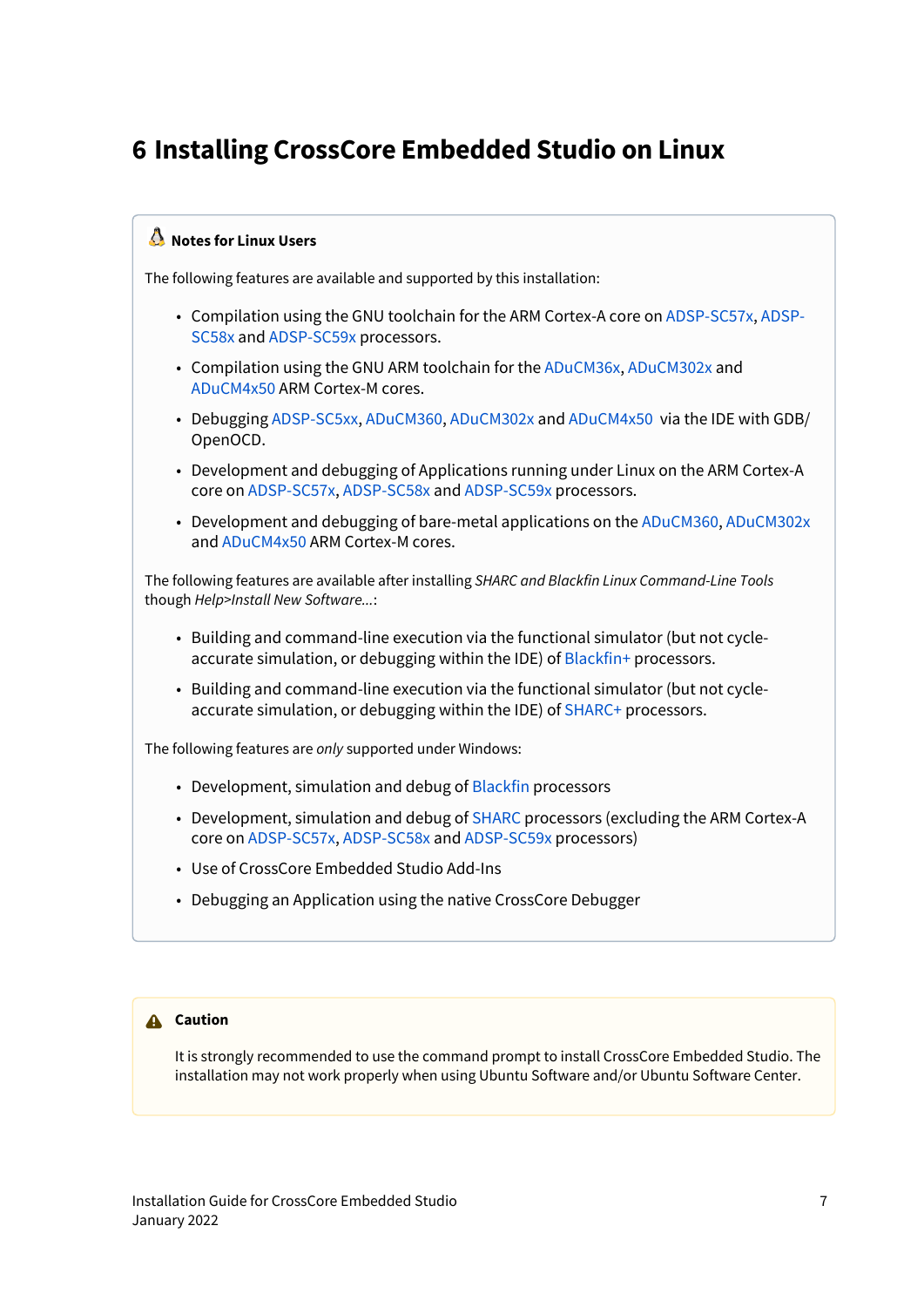To install CrossCore Embedded Studio run the following command from the command prompt (substituting x.y.z for the version of CCES that you have downloaded):

```
sudo apt-get install ./adi-CrossCoreEmbeddedStudio-linux-x86-x.y.z.deb
```
To uninstall CrossCore Embedded Studio run the following commands from the command prompt (substituting x.y.z for the version of CCES that you have downloaded):

```
sudo apt-get remove adi-cces-x.y.z
sudo dpkg -P adi-cces-x.y.z
sudo rm -rf /opt/analog/cces/x.y.z (to clean up any leftover files)
```
### <span id="page-7-0"></span>6.1 Ubuntu 20.04 64-bit

CrossCore Embedded Studio (CCES) can be installed and used on Ubuntu 20.04 64-bit. To install and use CCES on Ubuntu 64-bit, the following 32-bit compatibility libraries need to be installed:

```
sudo dpkg --add-architecture i386 && sudo apt-get update && sudo apt-get install -y \setminus libc6:i386 libncurses5:i386 libstdc++6:i386 libgtk2.0-0:i386 libxtst6:i386 \
  gtk2-engines-murrine:i386 libcanberra-gtk-module:i386 gtk2-engines:i386
```
### <span id="page-7-1"></span>6.2 Different users sharing the same CCES license on Linux

Many users can share a single valid license.dat file on a system by creating a symbol link to the valid license.dat in their own home directory (~/.analog/cces).

The user who installed license should ensure that the appropriate directory and file permissions are set-up to allow other users to access the valid license.dat.

### <span id="page-7-2"></span>6.3 OpenOCD needs to be run as sudo on Linux

In order to debug an Application with GDB and OpenOCD (Emulator) on Linux, OpenOCD needs to have permissions to access your USB device. You can set-up the necessary permissions when installing CCES on Linux by selecting 'Configure OpenOCD permissions' option on the installation dialog or afterwards by running sudo sh /opt/analog/cces/{version}/Setup/setup\_openocd\_permissions.sh.

If you debug an Application with GDB and OpenOCD (Emulator) using the IDE and OpenOCD fails because it cannot access your USB device, a dialog will appear with a message telling you that you can run the setup\_o penocd\_permissions.sh script.

If you start CCES with sudo permission, then there should be no problems with OpenOCD accessing your USB device.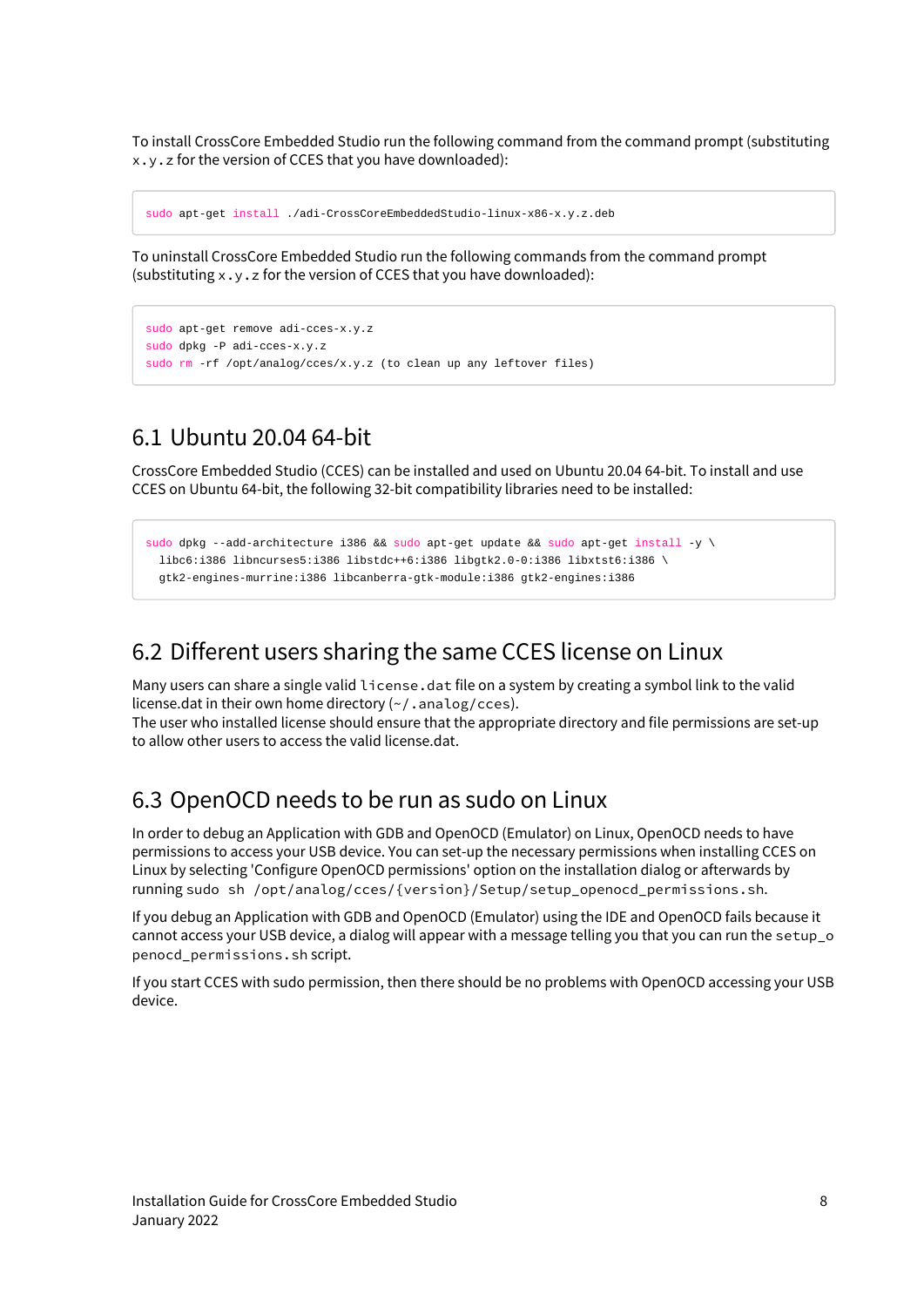# <span id="page-8-0"></span>**7 Installing SHARC+ and Blackfin+ Linux Command-Line Tools**

The SHARC+ and Blackfin+ toolchains are available as an optional extra installation, through *Help>Install New Software...*

Please note:

- These toolchains are made available in order to support Linux-hosted Continuous Integration/Continuous Deployment environments.
- These toolchains do *not* contain support for cycle-accurate simulation, or debugging SHARC or Blackfin applications within the IDE on Linux hosts.
- The appropriate Linux-hosted version of CrossCore Embedded Studio must be installed first, then the *SHARC and Blackfin Linux Command-line Tools* can be installed.
- There is typically a delay of 1–2 months between the release of the Windows-hosted CCES product and the corresponding *SHARC and Blackfin Linux Command-line Tools*.

There are two ways to install the SHARC and Blackfin toolchains, described below.

### <span id="page-8-1"></span>7.1 Supported Parts

The supported processors are ADSP-BF707, and all ADSP-2156x, ADSP-2157x, ADSP-2158x, ADSP-2159x, ADSP-SC57x, ADSP-SC58x parts and ADSP-SC59x.

Earlier SHARC and Blackfin processors are not supported.

### <span id="page-8-2"></span>7.2 Installing Using the CrossCore Embedded Studio IDE

In these steps, replace "x.y.z" with the appropriate version number for your CrossCore Embedded Studio installation.

- 1. If you are using docker, make sure you create a container that exports its display to your local machine.
- 2. Open the IDE by executing the following command: /opt/analog/cces/x.y.z/Eclipse/cces &
- 3. Go to *Help* > *Install New Software...*
- 4. Click the down arrow to the right of the *Work with:* entry box
- 5. Choose *CrossCore Embedded Studio Software and Documentation - [http://www.analog.com/](http://www.analog.com/static/ccesupdatesite) [static/ccesupdatesite](http://www.analog.com/static/ccesupdatesite)*
- 6. From the resulting list of Available Software, expand the *CrossCore Toolchain Linux Support* category
- 7. Choose *SHARC and Blackfin Linux Command-Line Tools*, version x.y.z.*<timestamp>*
- 8. Click *Next>*
- 9. Click *Finish*
- 10. Close CrossCore Embedded Studio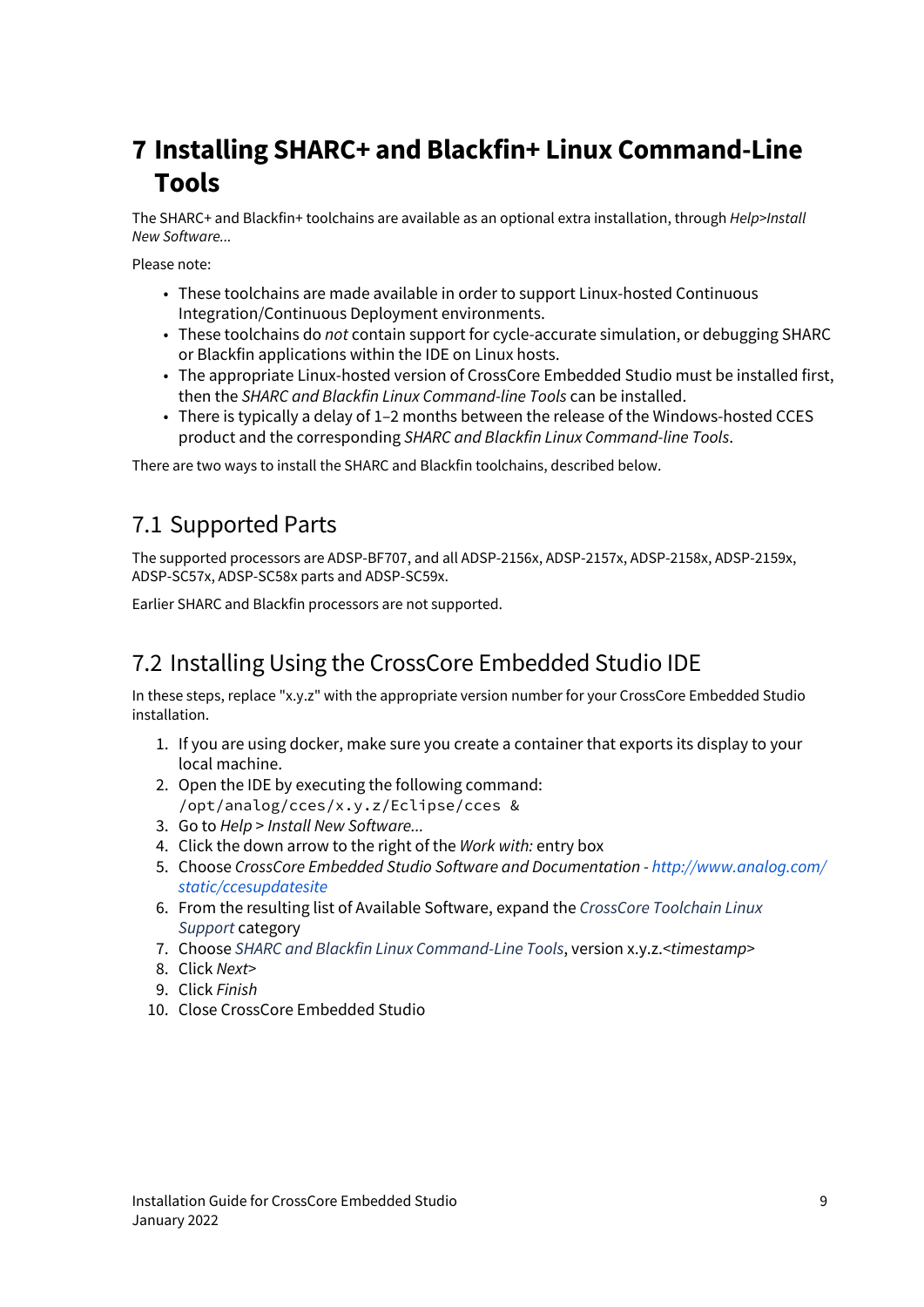## <span id="page-9-0"></span>7.3 Installing Manually From the Command Line

In these steps, replace "x.y.z" with the appropriate version number for your CrossCore Embedded Studio installation.

- 1. Download the JAR package from http://www.analog.com/static/ccesupdatesite/ blackfin\_sharc\_linux/x.y.z-SNAPSHOT/plugins/
	- The <timestamp> can be obtained by finding the installation first using CCES com.analog.crosscore.incubation.blackfin\_sharc\_linux.stage\_x.y.z.<timestamp>.jar following the steps above to step (7). You can also do this using CCES on a Windows machine.
- 2. Make sure the unzip utility is available: sudo apt install unzip
- 3. Extract the payload tarball from the JAR: unzip com.analog.crosscore.\*.jar support\_files.tar.gz
- 4. Unpack the tarball into the CCES install: sudo tar xvf support\_files.tar.gz -C /opt/analog/cces/x.y.z